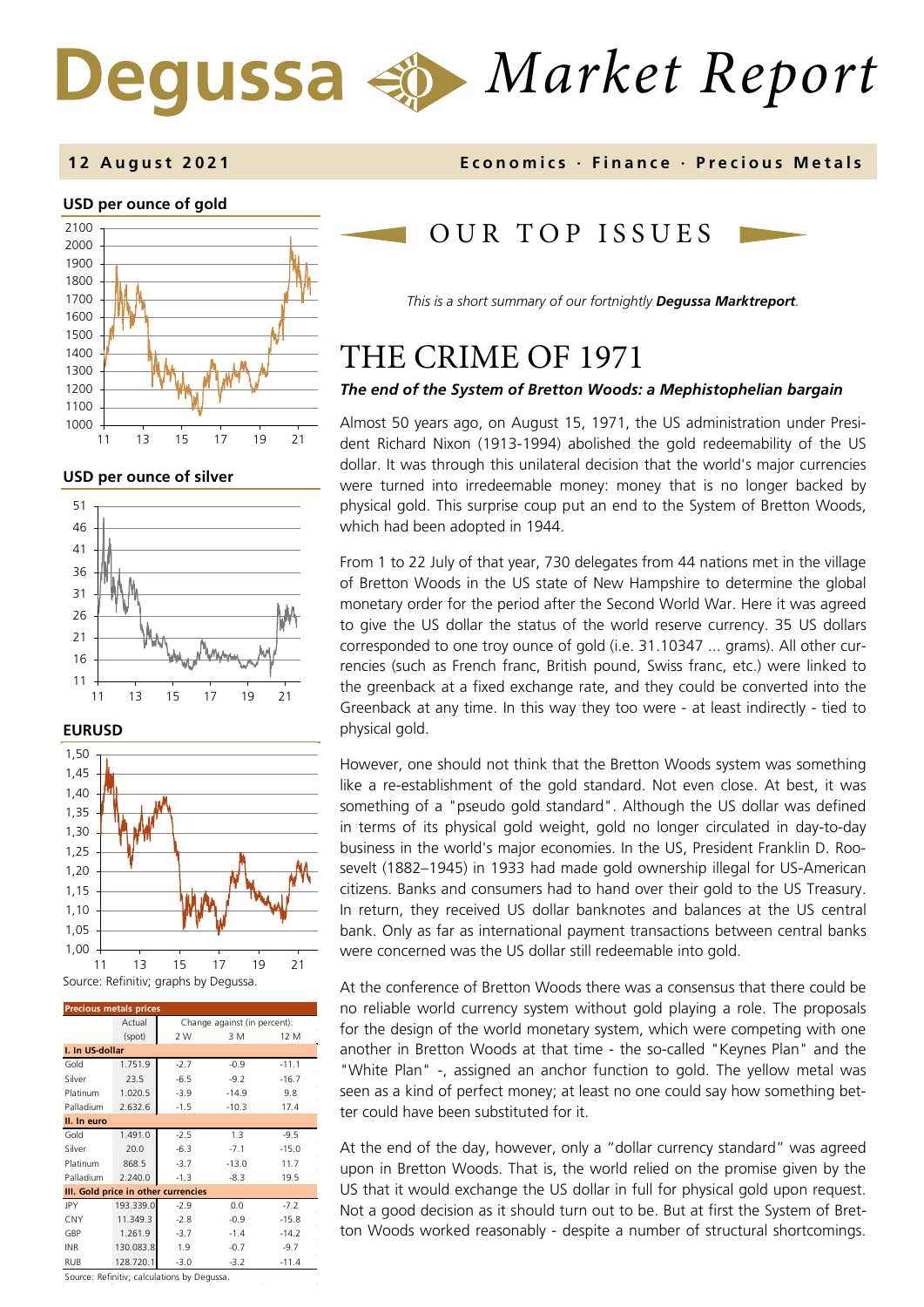



Source: Refinitiv; graphs by Degussa.

The economies around the world recovered, world trade and world capital movements expanded.

Soon, however, dark clouds gathered. As early as the 1950s, the US began to get bogged down in an increasingly bellicose foreign policy. They financed the costs of the Korean and Vietnam wars mainly by spending new US dollars not backed by physical gold. As expected, goods price inflation began to take off. The purchasing power of the US dollar declined noticeably, and with it confidence in the world reserve currency declined. More and more nations began to demand their US dollars holdings concerted into physical gold.

The American gold reserve – at that time it amounted to about two-thirds of the world's monetary gold - melted like snow in the sun. The US was threatened with insolvency in terms of gold payments. And this is why President Nixon pulled the emergency brake in the summer of 1971 and decided not to redeem the US dollar in gold any more - as had been contractually agreed upon. The decision to end the gold redeemability of the Greenback was probably the largest act of monetary expropriation of modern times.

The monetary system in the world was fundamentally changed in one fell swoop. In fact, all currencies became non-redeemable paper money, or: "fiat money", money that can be increased in any amount deemed politically desirable at any moment in time. The preferred method of producing new fiat money is through credit expansion on the part of central banks and commercial banks. Unsurprisingly, chronic inflation came with fiat money: the phenomenon that the prices of goods and services keep rising over time.

What is more, the issuing of fiat money through bank lending causes recurring waves of speculation, bubbles and financial and economic crises. Most notorious are the so called "boom and bust cycles": In an effort to keep expanding the fiat money supply, central banks artificially suppress market interest rates, thereby inducing a pseudo-upswing ("boom"), which sooner or later has to end in a recession ("bust"). And since during a cycle debt typically swells faster than economic performance increases, the overall debt pyramid keeps growing and becomes overwhelming over time.

Furthermore, fiat money makes the state bigger and more powerful. The state's central bank provides it with any desired amount of money on credit created out of thin air, provided at most favourable funding costs. As a result, the state can literally buy anything and expand its power; it can most conveniently roll out the welfare and warfare state. The state's expansion comes inevitably at the expense of the freedoms of citizens and entrepreneurs.

That said, the move away from gold money some 50 years ago has had very farreaching consequences for Western economies and societies. It was instrumental in undermining and pushing back the free economic and societal order, replacing it by state interventionism and state planning. On top of that, things are most likely to take dramatic turn, as the fiat money system seems to be about to reach its limits.

Following the politically dictated lockdown crisis in 2020/2021, global debt has reached alarming record levels. The International Institute of Finance (IIF) estimates that at the end of the first quarter of 2021, global debt stood at 289 trillion US dollar, or 360 percent of global economic output. Looked at soberly, it is a mountain of debt that no one can or will not repay.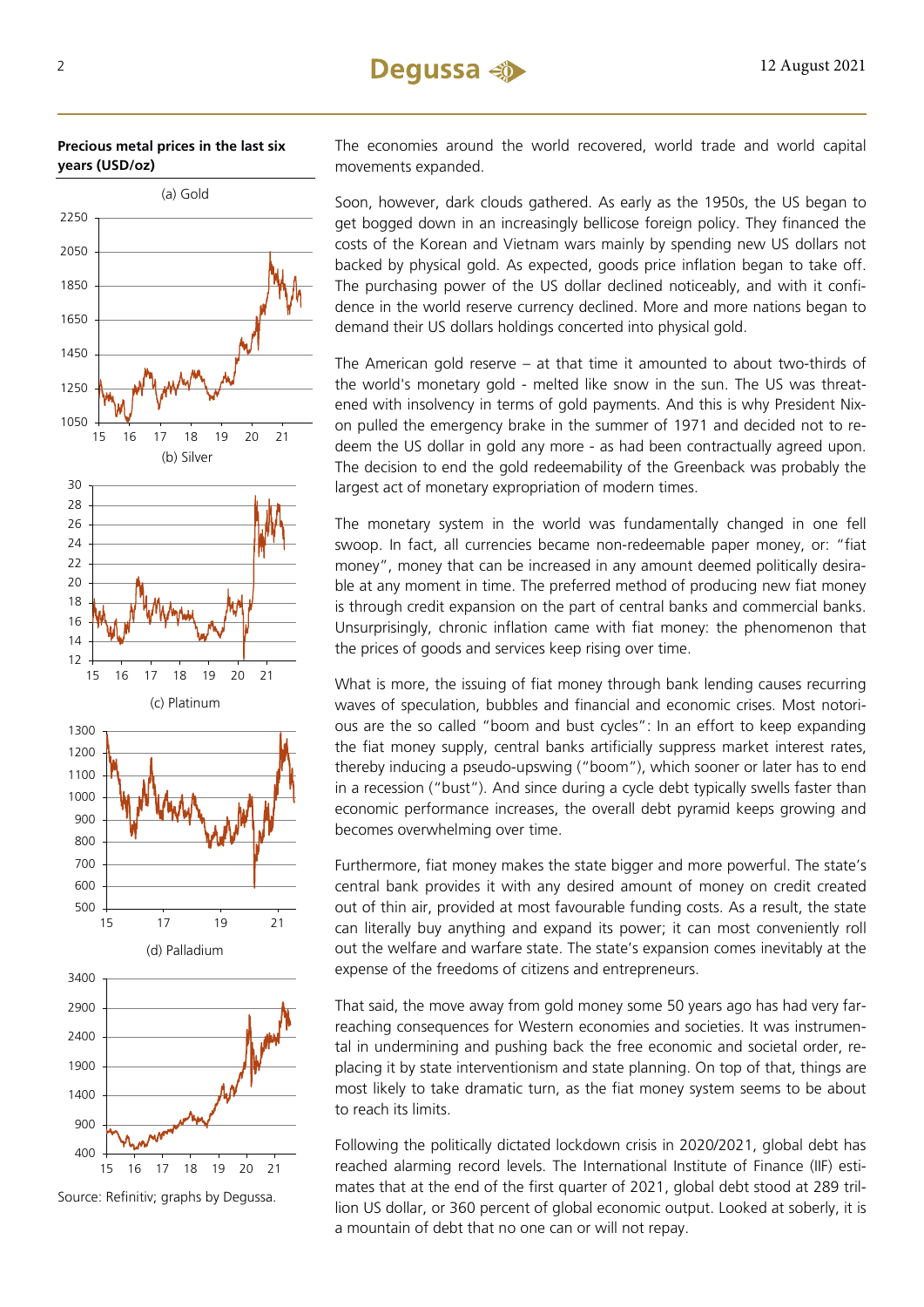The world's major central banks have reduced market interest rates to or even below zero, and keep the electronic printing presses running for financing struggling states and banks through the issuance of huge amounts of newly created fiat money. In other words: Policy makers have unabashedly resorted to inflation to keep the system afloat. As experience shows, inflation all too easily begets more inflation, which could in the extreme prove to be self-destructive for world's fiat money system.

If the fiat monetary system is to be saved from collapse, the economies will unfortunately have to throw overboard what little is left of the free economic and social system; for basically all the remaining corrective forces of the free market will have to be put to rest. In fact, governments will have to take recourse to more regulation, prohibitions, taxes, controls etc. In other words: The free economic and societal system will fall victim to the effort of preserving the fiat money system.

Seen in this way, the move away from gold money, which reached its dramatic end point in the summer of 1971, was much more than just historical occurrence well back in the past. It is was a rather fateful event, the final nail in the idea of sound money; we may even speak of the 'Crime of 1971'. It actually can also be seen as a kind of Mephistophelian trade: Good gold money was exchanged for bad fiat money – as in the Faustian Bargain supreme moral values, or the personal soul, were surrendered to an evil spirit. In any case, the decoupling money from gold and henceforth entrusting the money producing enterprise to the state and its central bank will probably prove to be one of the greatest follies in human history.



The podcast (8:45 min.) can be found *[here](https://soundcloud.com/user-889325874/the-crime-of-1971)*.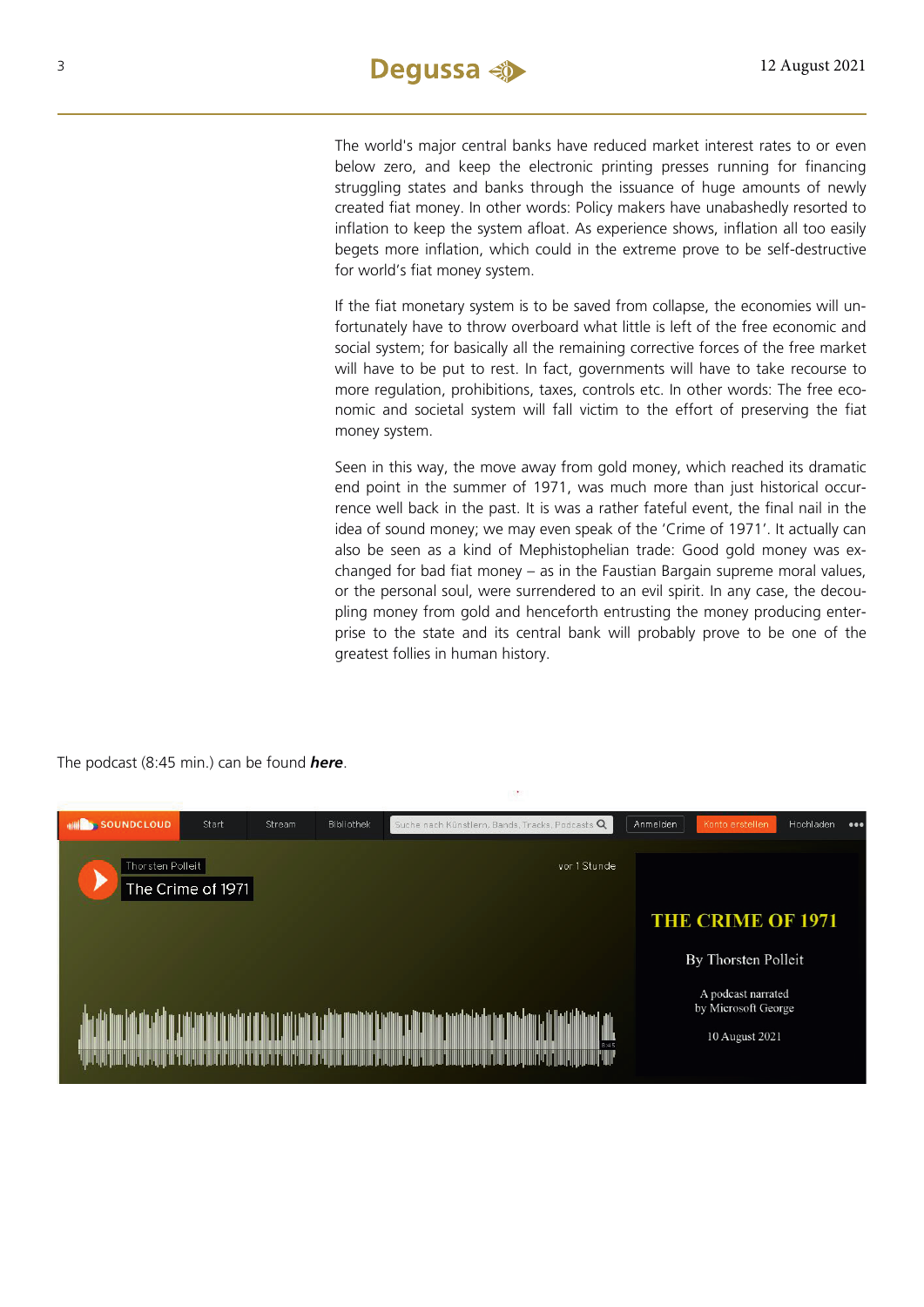## PRECIOUS METALS PRICES

**In US-Dollar per ounce**

|                                     | Gold         |              |              | <b>Silver</b> |            | Platinum     |              | Palladium    |  |
|-------------------------------------|--------------|--------------|--------------|---------------|------------|--------------|--------------|--------------|--|
| I. Actual                           | 1751.8       |              | 23.5         |               | 1019.5     |              | 2632.6       |              |  |
| II. Gliding averages                |              |              |              |               |            |              |              |              |  |
| 10 days                             | 1805.9       |              | 25.3         |               | 1081.7     |              | 2665.8       |              |  |
| 20 days                             |              | 1802.8       |              | 25.7          |            | 1089.9       |              | 2740.9       |  |
| 50 days                             | 1831.1       |              | 26.6         |               | 1120.2     |              | 2741.2       |              |  |
| 100 days                            |              | 1799.0       |              | 26.3          |            | 1163.8       |              | 2743.0       |  |
| 200 days                            | 1821.2       |              | 25.9         |               | 1108.2     |              | 2546.3       |              |  |
| 2448<br>III. Estimates for end 2021 |              | 47           |              | 1272          |            | 2710         |              |              |  |
| (1)                                 | 40           |              | 101          |               | 25         |              | 3            |              |  |
| <b>Band width</b>                   | Low<br>1750  | High<br>2684 | Low<br>23.0  | High<br>55.1  | Low<br>950 | High<br>1472 | Low<br>2280  | High<br>2910 |  |
| (1)                                 | 0            | 53           | $-2$         | 135           | $-7$       | 44           | $-13$        | 11           |  |
| V. Annual averages<br>2018          | 1253         |              | 17.1         |               | 947        |              | 857          |              |  |
| 2019<br>2020                        | 1268<br>1382 |              | 15.8<br>16.1 |               | 880<br>862 |              | 1019<br>1511 |              |  |

## **In Euro per ounce**

|                                            | Gold<br><b>Silver</b>      |                    | Platinum            |                     | Palladium                 |                    |                       |                    |  |
|--------------------------------------------|----------------------------|--------------------|---------------------|---------------------|---------------------------|--------------------|-----------------------|--------------------|--|
| I. Actual                                  | 1491.2                     |                    | 20.0                |                     | 867.8                     |                    | 2240.9                |                    |  |
| II. Gliding averages                       |                            |                    |                     |                     |                           |                    |                       |                    |  |
| 10 days                                    | 1530.8                     |                    | 21.4                |                     | 916.9                     |                    | 2259.7                |                    |  |
| 20 days                                    | 1525.2                     |                    | 21.8                |                     | 922.0                     |                    | 2318.7                |                    |  |
| 50 days                                    | 1527.8                     |                    | 22.2                |                     | 934.4                     |                    | 2287.4                |                    |  |
| 100 days                                   |                            | 1501.7             |                     | 22.0                |                           | 971.5              |                       | 2289.7             |  |
| 200 days                                   | 1516.6                     |                    | 21.6                |                     | 922.5                     |                    | 2120.7                |                    |  |
| III. Estimates for end 2021<br>(1)         | 2044<br>37                 |                    | 39<br>97            |                     | 1062<br>22                |                    | 2263<br>$\mathcal{I}$ |                    |  |
| Band width<br>(1)                          | Low<br>1470<br>$^{\rm -1}$ | High<br>2260<br>52 | Low<br>19.0<br>$-5$ | High<br>46.6<br>133 | Low<br>800<br>$\mbox{-}8$ | High<br>1240<br>43 | Low<br>1920<br>$-14$  | High<br>2450<br>9  |  |
| V. Annual averages<br>2018<br>2019<br>2020 | 1116<br>1072<br>1235       |                    |                     | 15<br>13<br>14      | 743                       | 844<br>770         |                       | 760<br>863<br>1350 |  |

Source: Refinitiv; calculations and estimates Degussa. Numbers are rounded.

 $(1)$  On the basis of actual prices.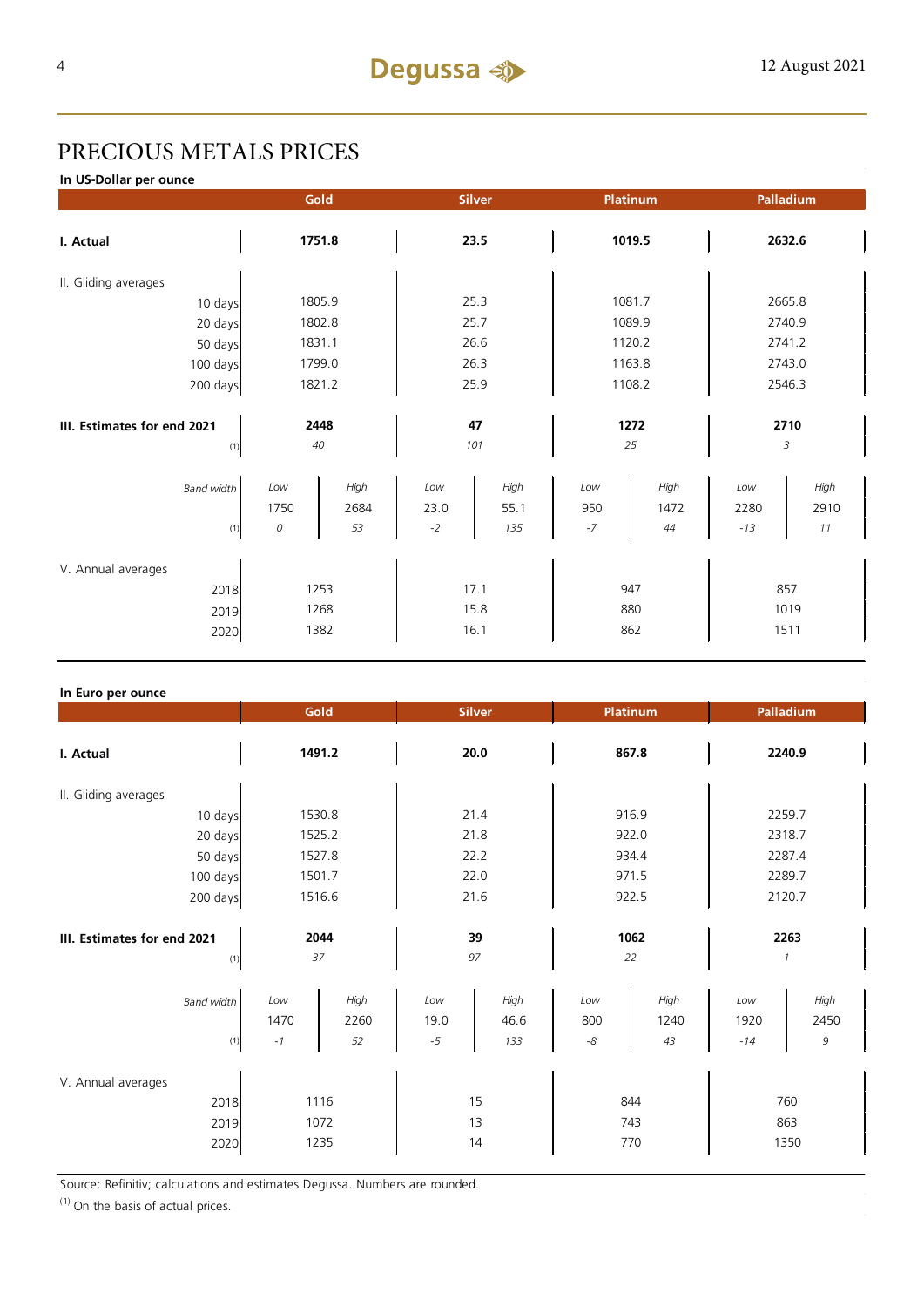## BITCOIN, PERFORMANCE OF VARIOUS ASSET CLASSES

## **Bitcoin in US dollars**



Source: Refinitiv; graph by Degussa.

## **Performance of stocks, commodities, FX and bonds**

(a) In national currencies (b) In euro





Source: Refinitiv; calculations by Degussa.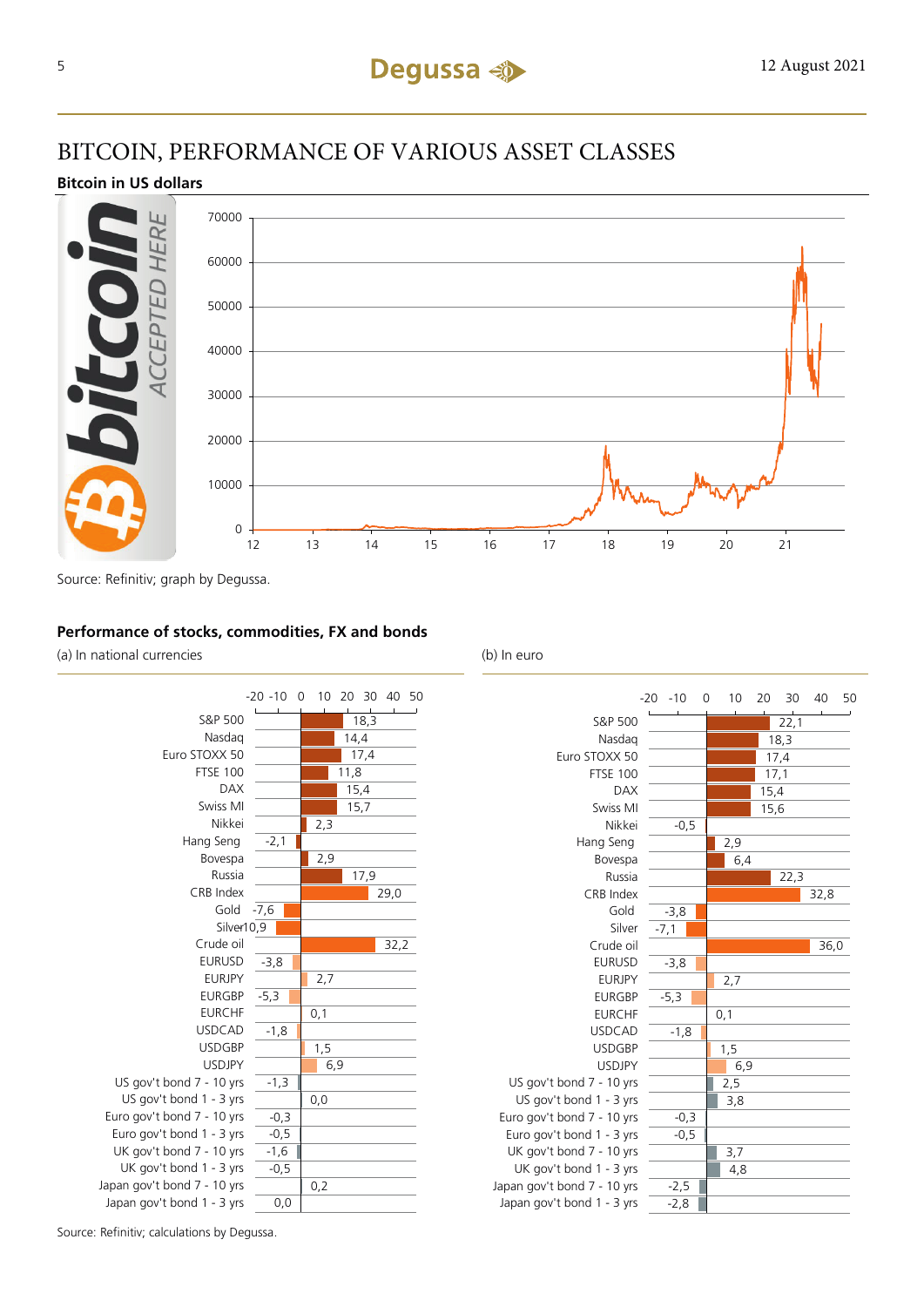## **Articles in earlier issues of the** *Degussa Market Report*

| <i><b>Issue</b></i> | Content                                                              |
|---------------------|----------------------------------------------------------------------|
| 12 August 2021      | The Crime of 1971                                                    |
| 29 July 2021        | Gold And The Market Fear That Is Not                                 |
| 15 July 2021        | Gold and the Monetary Policy Empire of Deception                     |
| 1 July 2021         | Investors believing the impossible, making the price of gold falter  |
| 17 June 2021        | Gold Against Neglected Risks                                         |
| 2 June 2021         | Gold And Inflation                                                   |
| 20 May 2021         | The Price Correction In The Crypto Space Is Not The End              |
| 6 May 2021          | The Dark Side of the Yield Curve Control Policy                      |
| 22 April 2021       | Bitcoin and the Golden Opportunity                                   |
| 8 April 2021        | On Precious Metal 2021 Price Forecasts                               |
| 25 March 2021       | Money Matters For Gold And Silver Pricesg                            |
| 11 March 2021       | Interest Rates are to the Price of Gold What Gravity is to the Apple |
| 25 February 2021    | The Dangers Of Digital Central Bank Money                            |
| 11 February 2021    | Gold Is Not In Bubble Territory                                      |
| 28 January 2021     | It Is High Time To Buy Gold And Silver                               |
| 14 January 2021     | The Great Gold And Silver Bull Market Is On                          |
| 17 December 2020    | Gold Against US-Dollar Risk. A Value Proposition                     |
| 3 December 2020     | Keep Your Cool - And Physical Gold And Silver                        |
| 19 November 2020    | It is Going to be Wild. Hold on to Physical Gold                     |
| 5 November 2020     | For In Fire Gold Is Tested                                           |
| 22 October 2020     | The Policy of Inflating Everything, Not Only The Price Of Gold       |
| 8 October 2020      | President Trump Is Good For Gold, Or Isn't He?                       |
| 24 September 2020   | Get Physical With Gold                                               |
| 10 September 2020   | The Inflation Threat And The Case For Gold                           |
| 27 August 2020      | We Need Sound Money To Regain and Defend Our Liberties               |
| 13 August 2020      | Gold And Silver Prices Are Set To Trend Even Higher                  |
| 30 July 2020        | The Big Short In Official Currencies                                 |
| 16 July 2020        | "World Gold Price" Hits A New Record                                 |
| 2 July 2020         | Some Things You Need To Know About Money                             |
| 4 June 2020         | Gold in Times of Economic Crisis and Social Revolution               |
| 20 May 2020         | First the Money Supply Shock, Then the Inflation Shock               |
| 7 May 2020          | Be Aware of What Inflation Really Is                                 |
| 23 April 2020       | The Undesirable Effects of the Corona-Virus Relief Package           |
| 9 April 2020        | The Boom And Bust Theory That Does Not Crash                         |
| 26 March 2020       | With Mega Bail Outs, Governments Are The Big Winners                 |
| 12 March 2020       | The Truth About Money - Past, Present, Future                        |
| 27 February 2020    | Inflation Policy And Its Supporters                                  |
| 13 February 2020    | Gold-ETFs Versus Physical Gold: Difference Matters                   |
| 30 January 2020     | Do Not Think The Era Of Boom And Bust Has Ended                      |
| The Deal            | and the Dequese Market Benert (Fnalish) are<br>+م ماطمانویوم         |

The Degussa Marktreport (German) and the Degussa Market Report (English) are available at: **www.degussa-goldhandel.de/marktreport**